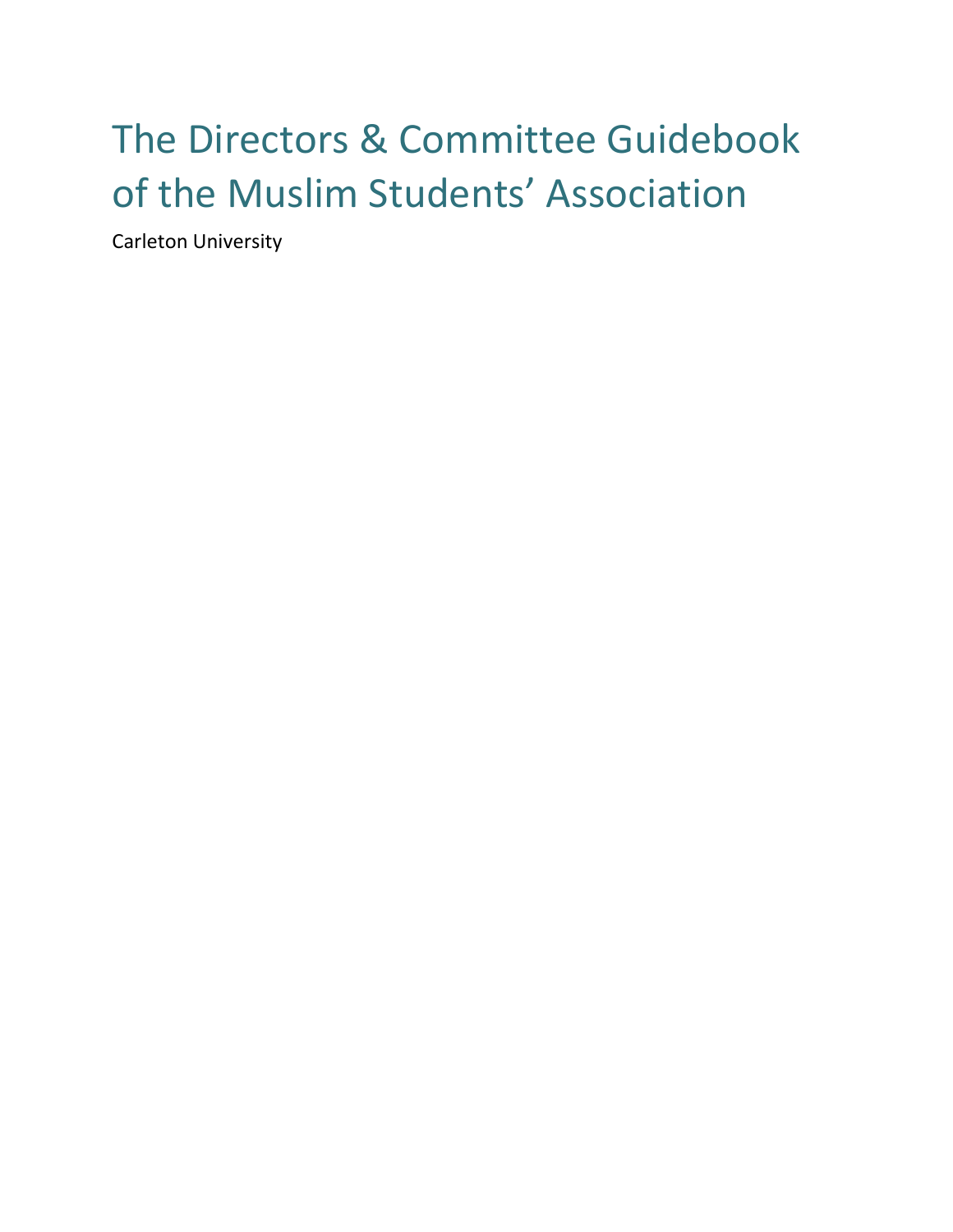# **Table of Contents**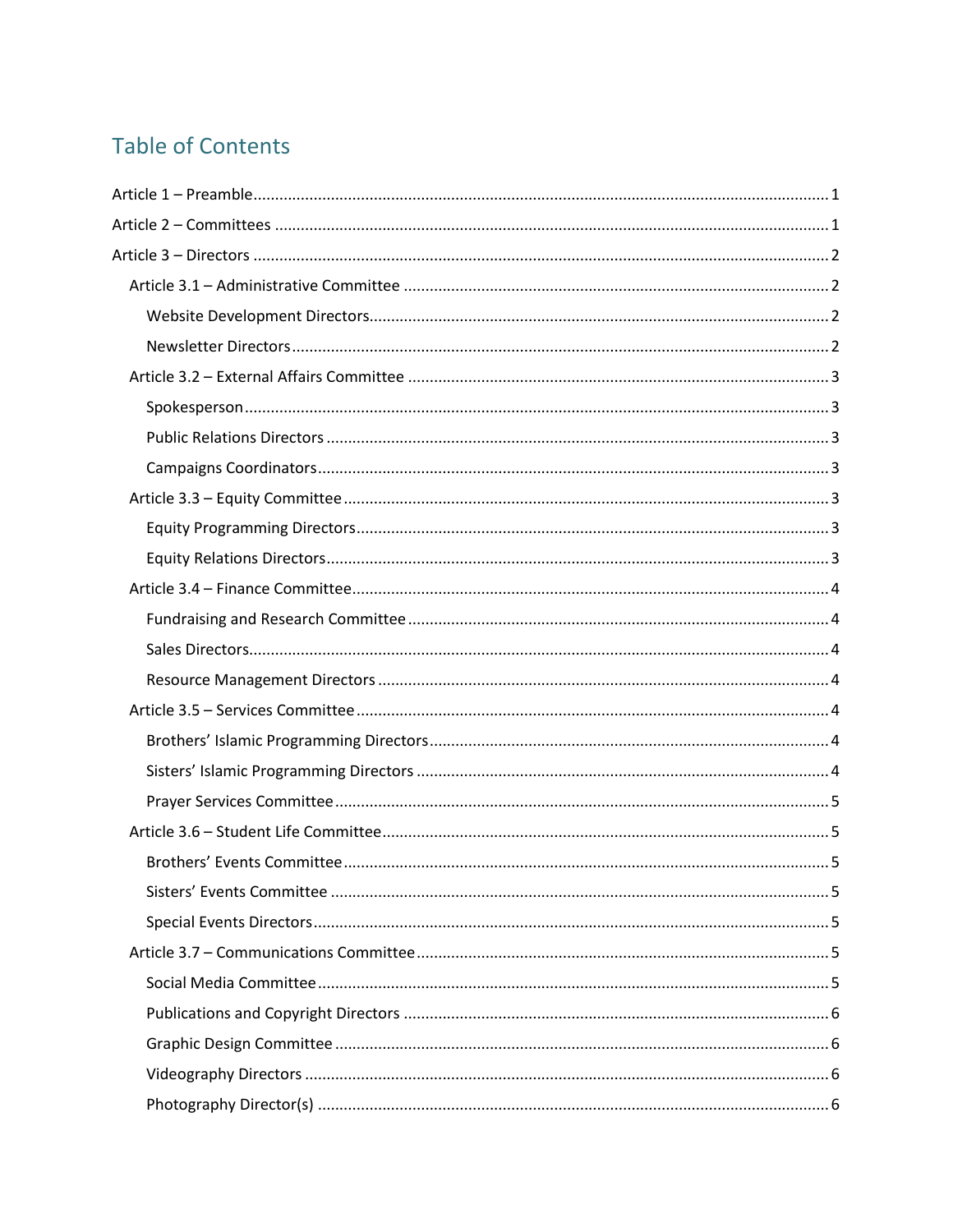# <span id="page-2-0"></span>Article 1 – Preamble

- $\triangleright$  The Directors & Committee Guidebook of MSA shall act as a complementary document to the Constitution in order to provide in-depth information about CU‐MSA Directors' duties and CU‐MSA Committees. The Directors Guidebook must not contradict the Constitution
- A member holding a director position may join or hold another committee or Director position but must prioritize the responsibility of their initial position
- $\triangleright$  The Director's roles act as a guideline for the work, however all members of the council, regardless of the Director or committee position will be held responsible for events and operation of the club

# <span id="page-2-1"></span>Article 2 – Committees

- $\triangleright$  The Chair of each committee is responsible for calling meetings, communicating with committee members, and ensuring meeting minutes are recorded and filed to the Administrator. In addition to Directors, some committees may have general members, which the chair is also responsible for
- $\triangleright$  The incoming executive board will be responsible for determining the number of individuals accepted into a committee

| <b>Committee</b>        | <b>Members</b>                               |
|-------------------------|----------------------------------------------|
| <b>Administrative</b>   | ➤<br>Administrator (Chair)                   |
| <b>Committee</b>        | <b>Website Development Directors</b><br>⋗    |
|                         | <b>Newsletter Directors</b><br>⋗             |
| <b>External Affairs</b> | VP External (Chair)<br>⋗                     |
| <b>Committee</b>        | Spokesperson<br>⋗                            |
|                         | <b>Public Relations Directors</b><br>↘       |
|                         | ➤<br><b>Campaigns Directors</b>              |
| <b>Equity</b>           | ➤<br>VP Internal (Chair)                     |
| <b>Committee</b>        | ➤<br><b>Equity Programming Directors</b>     |
|                         | ➤<br><b>Equity Relations Directors</b>       |
| <b>Finance</b>          | VP Finance (Chair)<br>➤                      |
| <b>Committee</b>        | <b>Fundraising Committee</b><br>⋗            |
|                         | ➤<br><b>Resource Management Directors</b>    |
| <b>Services</b>         | ➤<br>VP Student Life (Chair)                 |
| Committee               | Brothers' Islamic Programming Directors<br>➤ |
|                         | ⋗<br>Sisters' Islamic Programming Directors  |
|                         | <b>Prayer Services Committee</b><br>⋗        |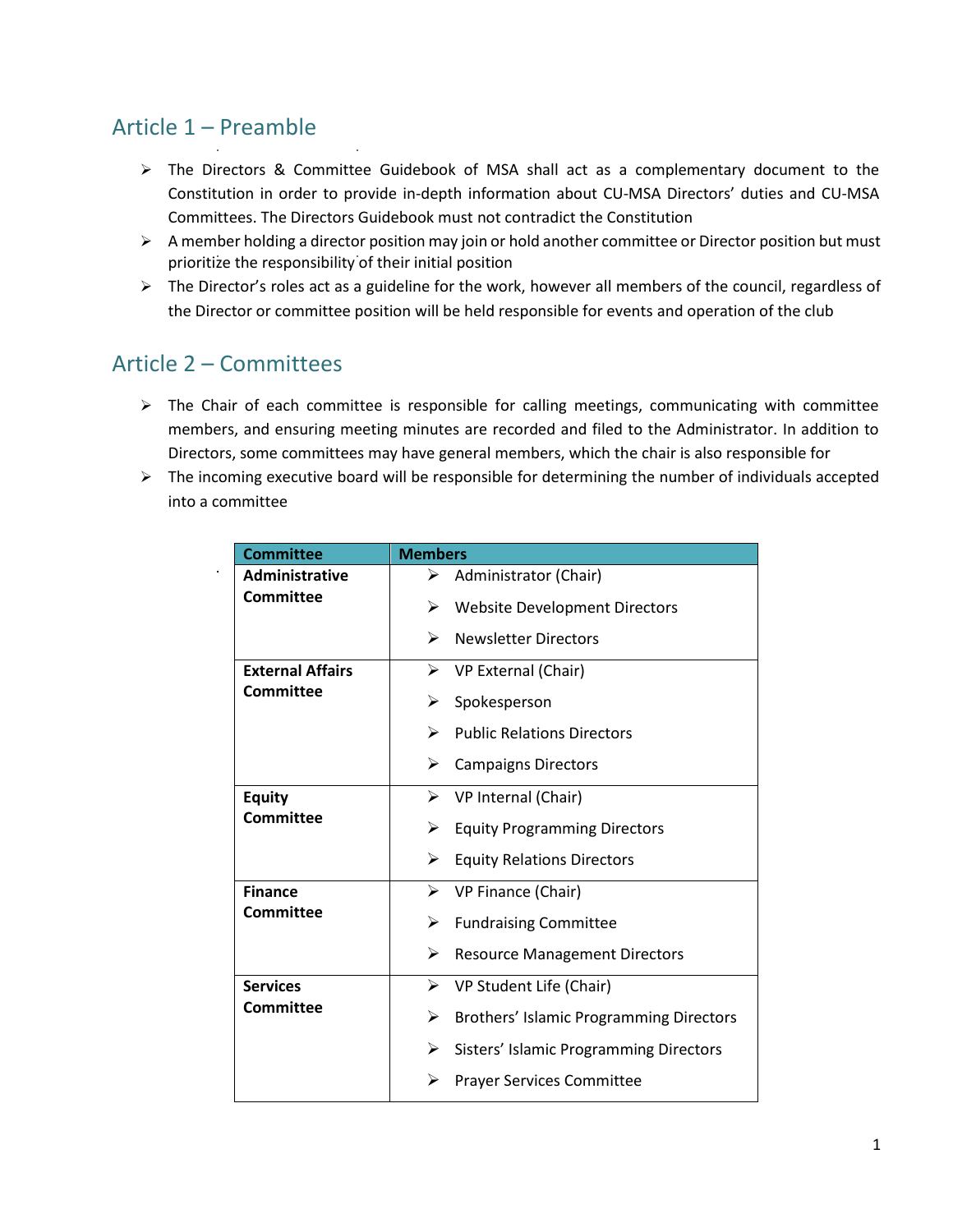| <b>Committee</b>                          | <b>Members</b>                                   |
|-------------------------------------------|--------------------------------------------------|
| <b>Student Life</b><br>Committee          | VP Student Life Committee (Chair)<br>➤           |
|                                           | Brother's Events Committee<br>⋗                  |
|                                           | Sisters' Events Committee<br>➤                   |
|                                           | <b>Special Events Directors</b><br>➤             |
| <b>Communications</b><br><b>Committee</b> | VP Communications (Chairs)<br>➤                  |
|                                           | Social Media Committee<br>➤                      |
|                                           | <b>Publications and Copyright Directors</b><br>➤ |
|                                           | <b>Graphic Design Committee</b><br>➤             |
|                                           | Videography Directors<br>➤                       |
|                                           | <b>Photography Directors</b><br>➤                |
|                                           | <b>Blog Coordinators</b>                         |

# <span id="page-3-0"></span>Article 3 – Directors

# <span id="page-3-1"></span>**Article 3.1 – Administrative Committee**

#### <span id="page-3-2"></span>**Website Development Directors**

- $\triangleright$  Shall work with the Administrator to develop the CU-MSA website to accommodate for all MSA promotional material
- $\triangleright$  Shall ensure that the website is regularly updated
- $\triangleright$  Shall be responsible for maintaining, expanding, and scaling the website
- $\triangleright$  Shall work with the Administrator to match visual design intent
- $\triangleright$  Shall oversee any other information technology projects

#### <span id="page-3-3"></span>**Newsletter Directors**

- $\triangleright$  Shall work with the Administrator to develop the CU-MSA weekly newsletter
- $\triangleright$  Shall be responsible for the CU-MSA mailing list and weekly newsletter
- $\triangleright$  Shall work with the Graphic Design Committee to obtain the graphics for the newsletter
- $\triangleright$  Shall work with the Publications and Copyright Directors to obtain the copyright for the newsletter
- $\triangleright$  Shall oversee any other information technology projects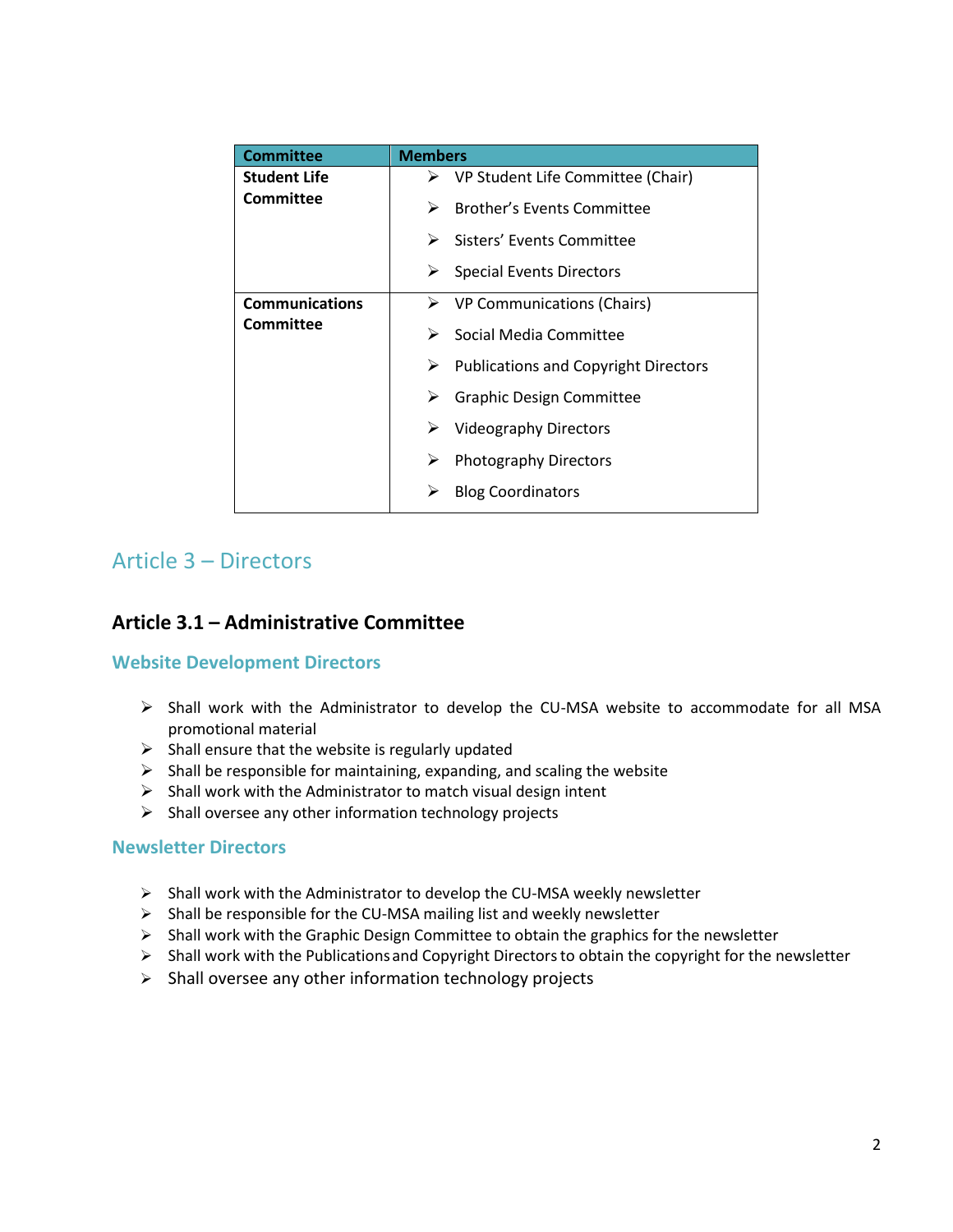# <span id="page-4-0"></span>**Article 3.2 – External Affairs Committee**

#### <span id="page-4-1"></span>**Spokesperson**

 $\triangleright$  Shall work with VP External to communicate with different Muslim associations and organizations in Ottawa and on-campus to have an active communication for collaboration and other activities

#### <span id="page-4-2"></span>**Public Relations Directors**

- Shall work with the VP External to manage the communication of information between CU‐MSA and the public
- $\triangleright$  Shall assist the VP External with reaching out to and maintaining a strong relationship with on-campus clubs and societies

#### <span id="page-4-3"></span>**Campaigns Coordinators**

- $\triangleright$  Shall work with the VP External and President to develop awareness campaigns for the broader Carleton **Community**
- $\triangleright$  Shall work with other groups and organization at Carleton to collaborate on campaigns throughout the year

## <span id="page-4-4"></span>**Article 3.3 – Equity Committee**

#### <span id="page-4-5"></span>**Equity Programming Directors**

- $\triangleright$  Shall work with VP Internal to organize and facilitate inclusive events, on and off campus, that are relevant to topics of anti-racism and gender-equity for the CU-MSA
- $\triangleright$  Shall be responsible for acquiring creative strategies on training, lecturing, and awareness-raising on topics concerning anti-racism and gender equity
- $\triangleright$  Shall assist with other equity events organized by the committee as needed

#### <span id="page-4-6"></span>**Equity Relations Directors**

- $\triangleright$  Shall work with VP Internal and Equity programming directors to reach out to other CUSA clubs and external organizations for collaborations and or information/consultations about topics concerning anti-racism and gender equity
- $\triangleright$  Shall be responsible for attending on/off-campus workshops, lectures, or training concerning antiracism and gender-equity for information and strategy building for the equity committee
- $\triangleright$  Shall assist with other equity events organized by the committee as needed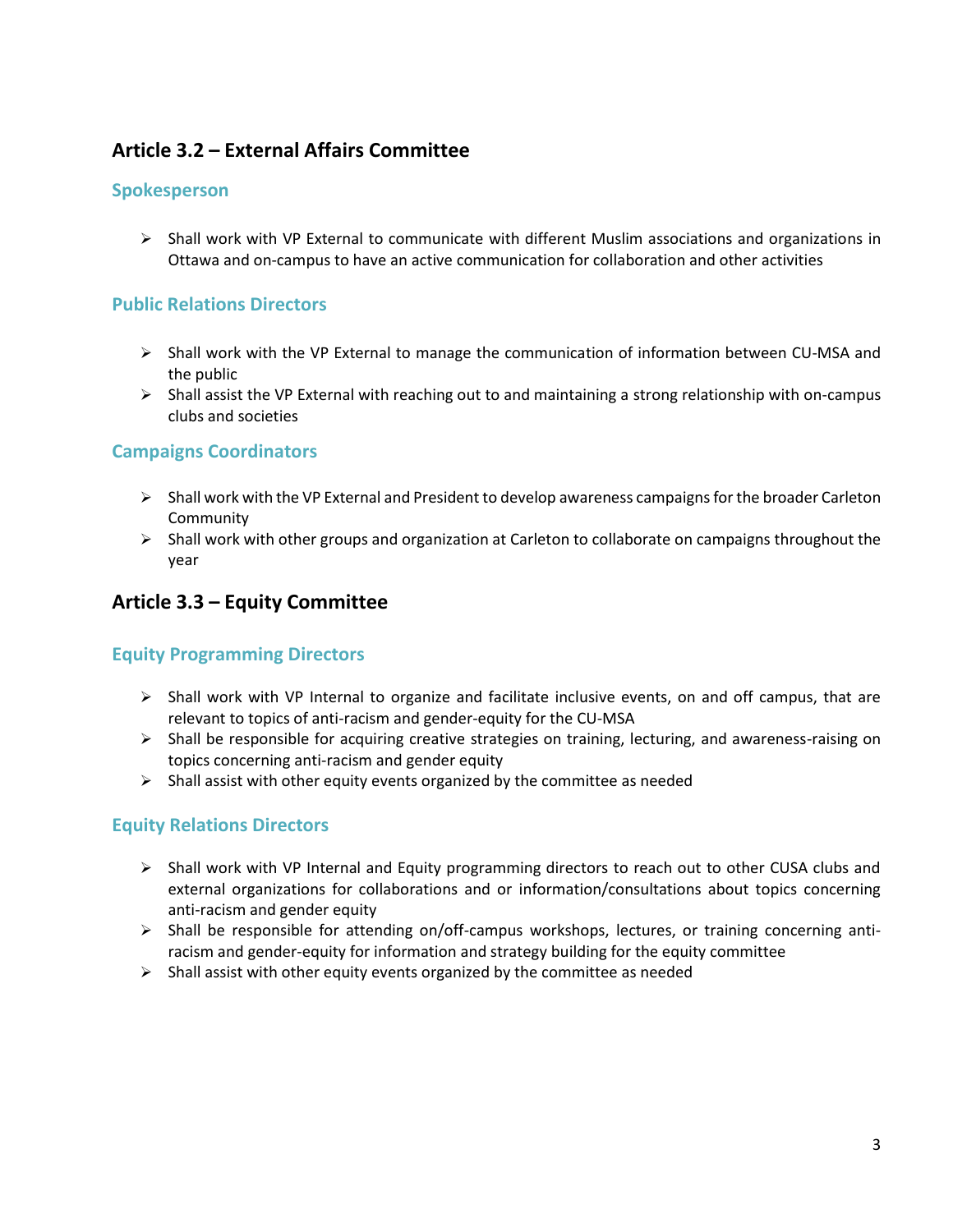# <span id="page-5-0"></span>**Article 3.4 – Finance Committee**

#### <span id="page-5-1"></span>**Fundraising and Research Committee**

- $\triangleright$  Shall work with the VP Finance to create and implement fundraising strategies to generate income for CU‐MSA
- $\triangleright$  Shall be responsible for planning and organizing all fundraising activities such as, but not limited to, bake sales
- $\triangleright$  Shall be responsible for organizing fundraising activities for charitable purposes
- $\triangleright$  Shall be responsible for researching for potential club contests and grants that the CU-MSA could partake in

#### <span id="page-5-2"></span>**Sales Directors**

- $\triangleright$  Shall work with the VP Finance to ensure that scheduling of the Friday prayer sales are well coordinated with the product suppliers
- $\triangleright$  Shall be responsible for setting up a table every week near the exit of Friday prayer location with the help of the finance team
- $\triangleright$  Shall assist the fundraising committee with fundraising

#### <span id="page-5-3"></span>**Resource Management Directors**

- Shall work with the VP Finance to ensure that CU-MSA's resources and assets are deployed efficiently according to the needs of the Association
- $\triangleright$  Shall record and oversee the purchase and sale of any goods and/or assets made by the Council members
- $\triangleright$  Shall be responsible for ensuring efficient and effective usage of CU-MSA storage spaces

# <span id="page-5-4"></span>**Article 3.5 – Services Committee**

#### <span id="page-5-5"></span>**Brothers' Islamic Programming Directors**

- $\triangleright$  Shall work with the VP Services to create and implement an Islamic Programming strategy for brothers
- $\triangleright$  Shall organize and facilitate regular Islamic programming for brothers such as, but not limited to, weekly reflection circles, Islamic educational seminars, lectures, and workshops

## <span id="page-5-6"></span>**Sisters' Islamic Programming Directors**

- $\triangleright$  Shall work with the VP Services to create and implement an Islamic Programming strategy for sisters.
- $\triangleright$  Shall organize and facilitate regular Islamic programming for sisters such as, but not limited to, weekly reflection circles, Islamic educational seminars, lectures, and workshops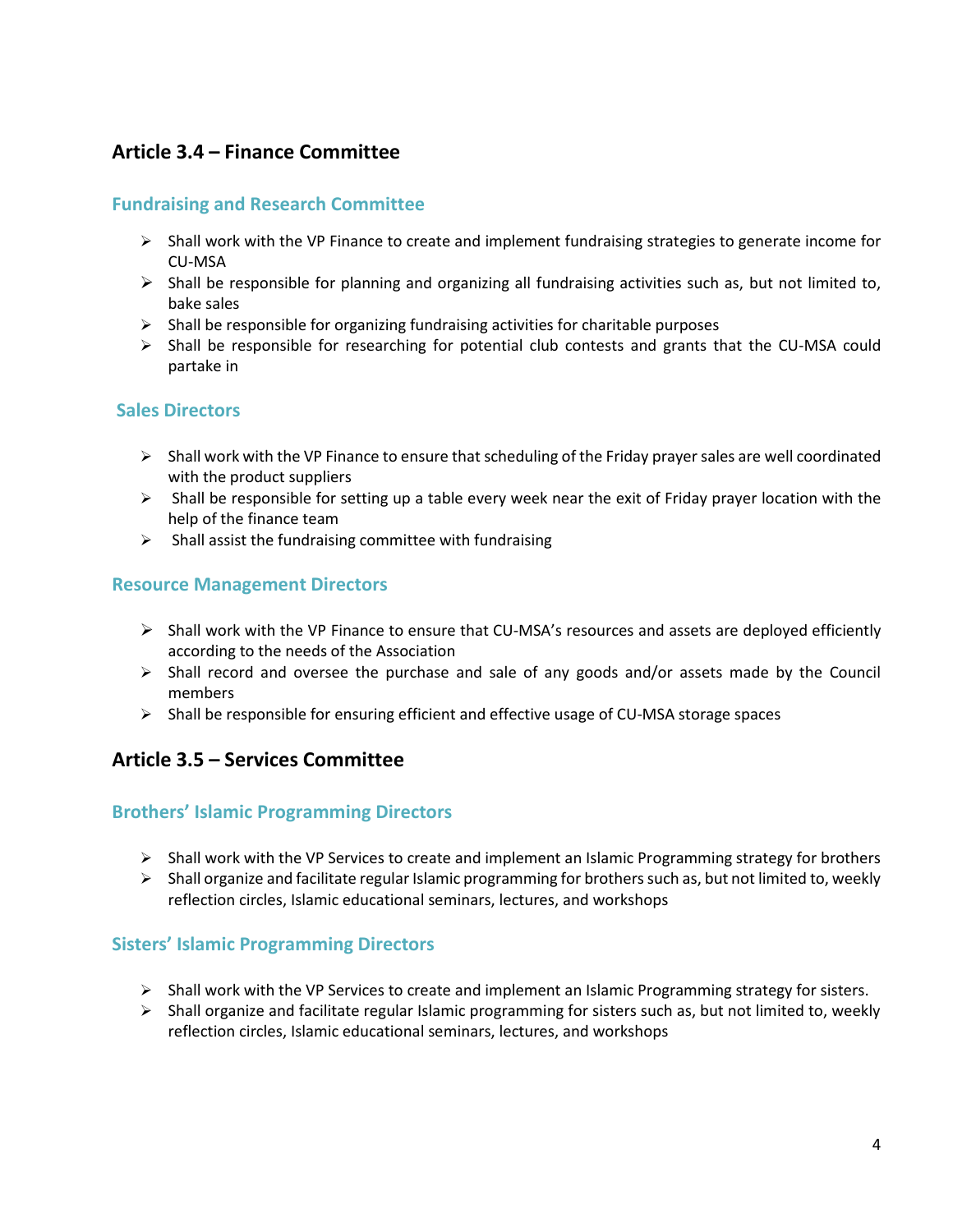### <span id="page-6-0"></span>**Prayer Services Committee**

- Shall work with the VP Services to ensure the well‐being of the Prayer Room and to organize all oncampus Friday Prayers
- $\triangleright$  Shall oversee and monitor the usage and maintenance of the Prayer Room
- $\triangleright$  Shall work with other Services Committee members in developing a consistent theme for Friday Prayer sermons
- $\triangleright$  Shall contact and arrange with local Imams to conduct on-campus Friday Prayers
- $\triangleright$  Shall be responsible for the setup and organization of Friday prayers and ensuring that they occur in a timely fashion

## <span id="page-6-1"></span>**Article 3.6 – Student Life Committee**

#### <span id="page-6-2"></span>**Brothers' Events Committee**

- $\triangleright$  Shall work with the VP Student Life to organize events for brothers
- $\triangleright$  Shall be responsible for organizing all social and sports events for brothers
- $\triangleright$  Shall assist with other Student Life events organized by the committee as needed

#### <span id="page-6-3"></span>**Sisters' Events Committee**

- $\triangleright$  Shall work with the VP Student Life to organize events for sisters
- $\triangleright$  Shall be responsible for organizing all social and sports events for sisters
- $\triangleright$  Shall assist with other Student Life events organized by the committee as needed

#### <span id="page-6-4"></span>**Special Events Directors**

- Shall be responsible for organizing any week‐long campaigns and off-campus activities such as, but not limited to, Ski Trip, and Wonderland Trip
- $\triangleright$  Shall collaboratively work with the Student Life Committee members in organizing any other special events such as General Body Meetings and Annual Dinners
- $\triangleright$  Shall assist with other Student Life events organized by the committee as needed

## <span id="page-6-5"></span>**Article 3.7 – Communications Committee**

#### <span id="page-6-6"></span>**Social Media Committee**

- $\triangleright$  Shall work with the VP Communications to manage and administrate CU-MSA social media outlets such as, but not limited to, Twitter, Facebook (groups and pages) and Instagram
- $\triangleright$  Shall oversee any social media publications made by CU-MSA
- $\triangleright$  Shall work with VP Communications and other executive members to answer any questions and inquiries regarding CU‐MSA through social media